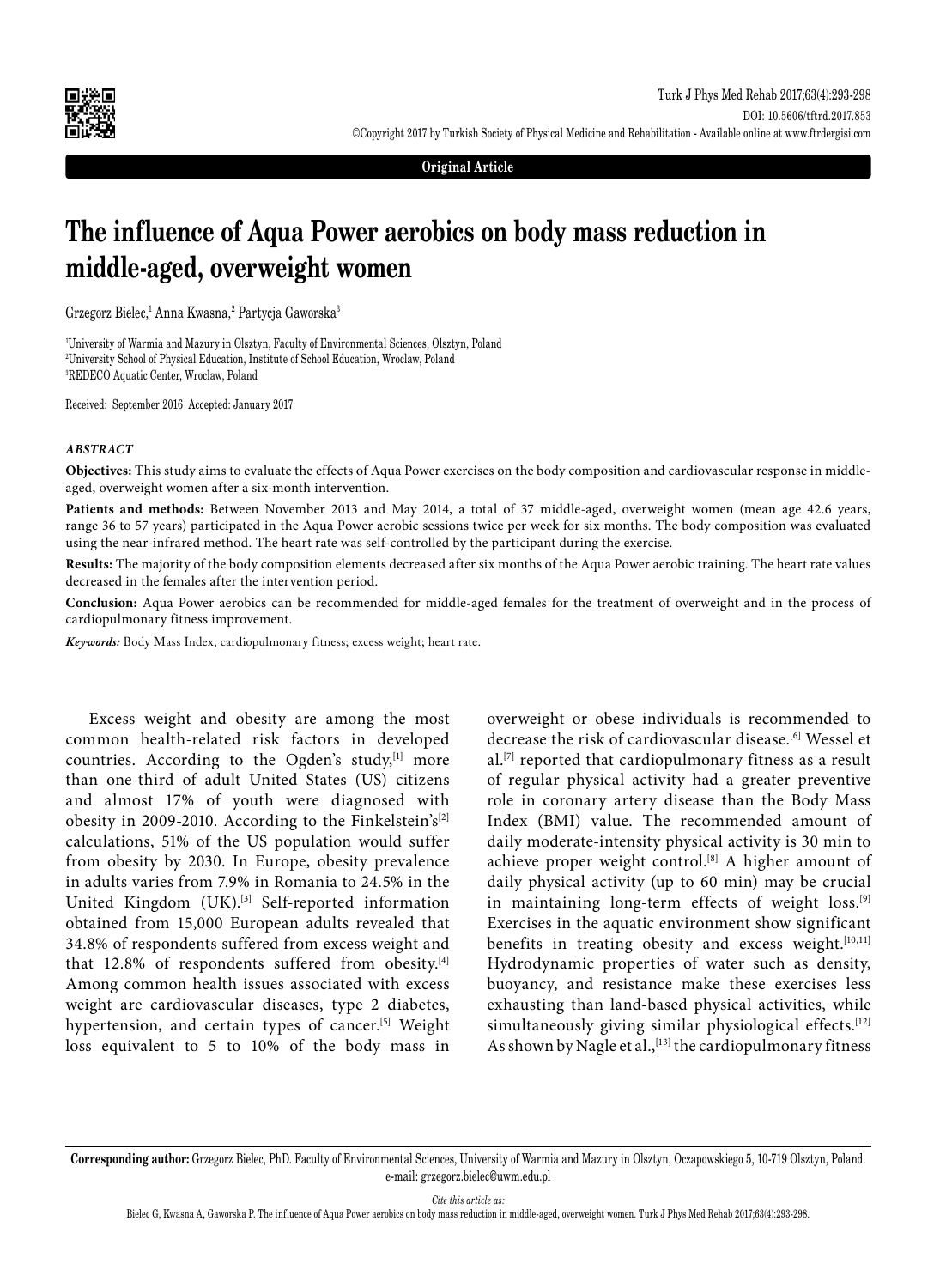effects of combined water-based exercises and walking were comparable to those of walking alone. The results of a study by Nikolai et al.<sup>[14]</sup> also indicated that water aerobics sessions could be an alternative to land-based exercises, particularly for middle-aged and older adults. Recent studies concerning the impact of water aerobics exercises on physiological and anthropometrical changes are focused on circuit or resistance training conducted in shallow water.[15-18] A few studies present positive effects of water exercise on body composition in middle-aged and elderly women.<sup>[19,20]</sup> According to our study, no study has been carried out to evaluate the health-related effects of Aqua Power aerobics. It is a fast-paced class designed to combine aerobic conditioning with strength training, muscular endurance, and flexibility. The exercises consist of simultaneous arm and leg movement accompanied by music with a high cadence (up to 135 beats per min). This class uses buoyant and resistant equipment to provide a cardiovascular workout with minimal stress. The workouts are performed mainly in deep water. Swimming skills are not necessary due to utilization of buoyant bells.

In the present study, we aimed to assess the effects of Aqua Power aerobics sessions on body composition and cardiovascular response in middle-aged overweight women after a six-month intervention.

# **PATIENTS AND METHODS**

This is quasi-experimental one group design. Nonrandom sampling method was used in our study. The inclusion criteria for the study were as follows: *(i)* stable health condition, i.e., free from infectious or skin diseases;[21] *(ii)* middle age, i.e., 35 to 65 years of age;[22] *(iii)* excess weight as indicated by BMI of 25.0 to 29.9 kg/m2 23; and *(iv)* precedent experience in water exercises. A total of 42 women who met the inclusion criteria volunteered to participate in the study. The participants were accustomed to the aquatic environment prior to participation (ability to swim or precedent participation in other water exercises classes). Before the study, the participants were asked to visit a physician to obtain clearance to take part in vigorous water workouts. At this stage, two women were excluded from the study due to health issues. Participants were asked not to attend any other landbased or water aerobics classes during the study. Prior to the examination, the participants were asked to avoid strenuous physical activity as well as to refrain from consuming any caffeine and alcohol. Participants were informed about the purpose of the study and

a written informed consent was obtained from each participant. The study protocol was accepted by the Institutional Review Board of the University, School of Physical Education, in Wroclaw. The study was conducted in accordance with the principles of the Declaration of Helsinki. Due to the fact that three participants did not attend the classes regularly (class attendance of less than 80%), the final study group consisted of 37 women (mean age 42.6 years, range 36 to 57 years) (Table 1). No dietary restrictions were imposed on the participants.

# **Intervention**

Aqua Power aerobics classes were held two times per week in the afternoon between November 2013 and May 2014 for a total of 46 sessions. The sessions were performed in an indoor 25-meter swimming pool with water and air temperatures of 29 to 30°C and 27 to 28°C, respectively. An instructor with 10 years of experience conducted all the classes. Each session consisted of 5 to 8 min of warming up, 25 to 27 min of Aqua Power exercises (e.g., swinging the arms to the sides, pushing and pulling the arms against the water's resistance with various leg movements), and 5-8 min of cooling down. Approximately 60 to 70% of each session took place in deep (below 1.5 m) water. All participants wore Aqua Jogging Belts (Beco, Germany) and utilized neoprene gloves in some sessions. The exercises were performed with high-cadence music (up to 135 beats per min) and involved whole-body muscle groups. During Aqua Power exercises, the participants were advised to maintain a heart rate (HR) level of 70-75% of their predicted maximum HR (HRmax).

Anthropometric parameters and body composition were evaluated directly before the first and last Aqua Power sessions. Body mass and height were measured with a calibrated standard scale (Seca 711, Seca GmbH, & Co. KG, Hamburg, Germany) and a stadiometer (Seca 214, Seca GmbH, & Co. KG, Hamburg, Germany). During the measurement procedures, the participants were barefoot and wore light clothing. Body composition was evaluated by a FUTREX-6100A/ZL device (Futrex Inc., Gaithersburg, Maryland, USA). This apparatus applies a NIR (near-infrared) method

| <b>Table 1.</b> Anthropometric data of participants $(n=37)$ |  |  |
|--------------------------------------------------------------|--|--|
|--------------------------------------------------------------|--|--|

|                                      | Mean±SD         | Range         |
|--------------------------------------|-----------------|---------------|
| Age (year)                           | $42.6 \pm 6.1$  | $36 - 57$     |
| Body height (m)                      | $1.66 \pm 0.05$ | 1.57-1.79     |
| Body mass (kg)                       | $72.9 + 4.9$    | $62.3 - 84.1$ |
| Body Mass Index (kg/m <sup>2</sup> ) | $26.2 \pm 0.7$  | $25.0 - 27.6$ |

SD: Standard deviation.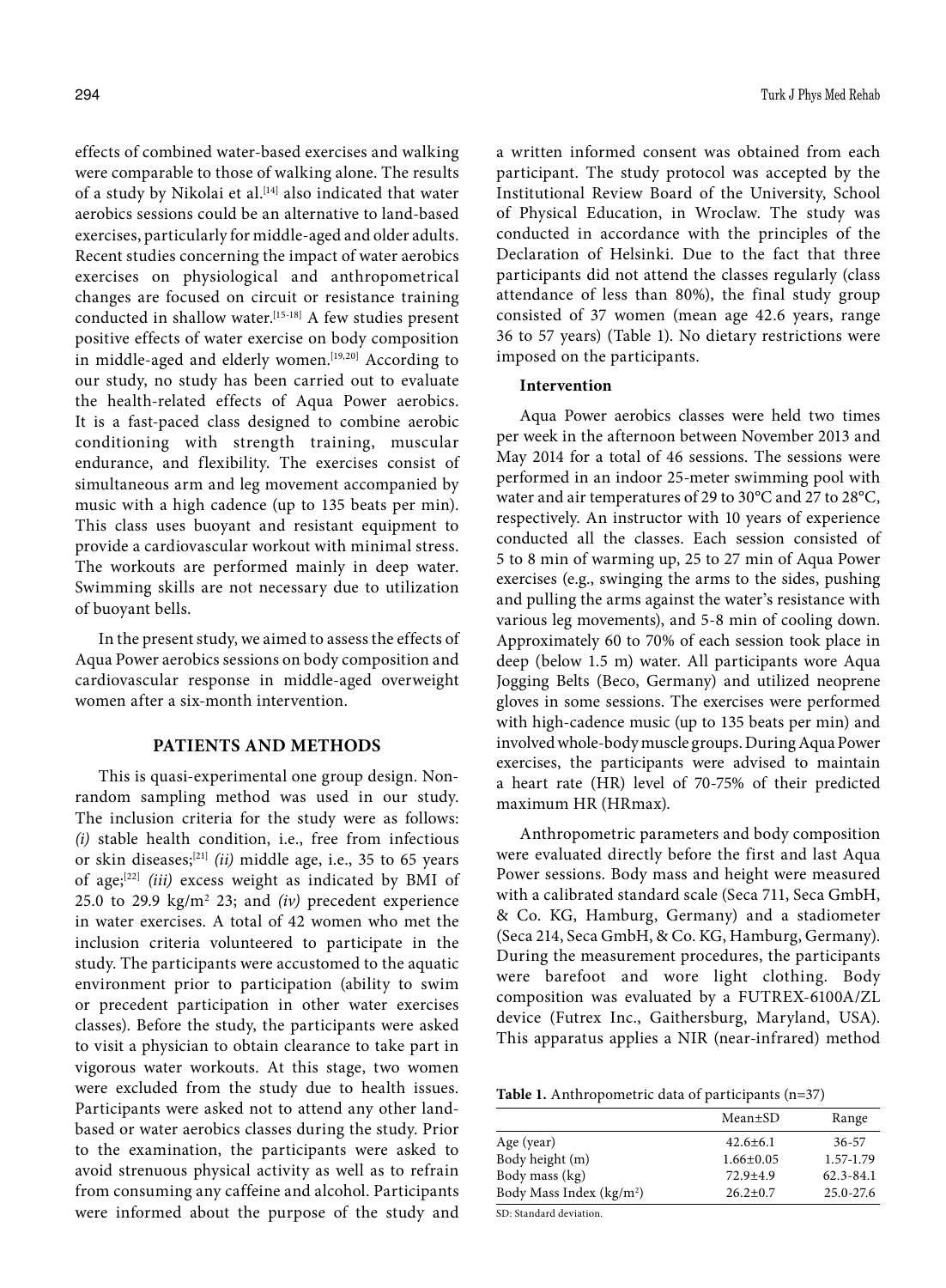| Parameter                 | Preoperative    | Postoperative  | T-test value | P value | Mean difference | Standard error for<br>mean difference |
|---------------------------|-----------------|----------------|--------------|---------|-----------------|---------------------------------------|
| Body mass (kg)            | $72.9 \pm 5.0$  | $69.5+4.6$     | 6.68         | 0.0000  | 3.40            | 1.39                                  |
| Body fat (%)              | $35.3 \pm 6.3$  | $33.7 \pm 5.8$ | 6.62         | 0.0000  | 1.60            | 2.61                                  |
| Essential fat (kg)        | $25.2 + 8.2$    | $24.0 \pm 7.6$ | 6.10         | 0.0000  | 1.19            | 3.74                                  |
| Total lean mass (kg)      | $45.9 \pm 10.3$ | $42.4 \pm 4.2$ | 2.39         | 0.022   | 3.50            | 6.58                                  |
| Body water (%)            | $50.0 \pm 4.1$  | $51.9{\pm}4.4$ | $-4.19$      | 0.0001  | 1.93            | 1.63                                  |
| Body mass index $(kg/m2)$ | $26.2 \pm 0.7$  | $24.9 \pm 0.6$ | 6.64         | 0.0000  | 1.26            | 0.44                                  |

**Table 2.** Changes in body composition after six months of Aqua Power aerobics training in the female participants (n=37)

of body components percentage assessment.<sup>[24,25]</sup> A Futrex Light Wand (Futrex Inc., Gaithersburg, Maryland, USA) was applied to the midpoint of the biceps of the participant's dominant hand. To calculate coefficient of variation (CV), the evaluation process was performed twice. The CV was calculated from each pair of measurement results. The range of CV values was from 2.3 to 3.4. The measurements were completed by an experienced assistant employed in the school of physical education of a local university. The HR was assessed with a Polar RS300X device (Polar Electro, Kempele, Finland). Each of the participants was instructed on how to control the HR level by using the Polar Wrist Unit display. The predicted HRmax was calculated according to the following formula:

 $HRmax=208-0.7 \times age^{[26]}$ 

#### **Statistical analysis**

Statistical analysis was performed using the Statistica® software version 10.0 (StatSoft Inc., Tulsa, OK, USA). The sample size was calculated according to the recommendations reported in the study of Haijan-Telaki.<sup>[27]</sup> An effect size of 0.8 was accepted, which demands at least six participants to estimate mean values and at least 33 participants to achieve 90% of statistical power. We assumed type I error (α) as 0.05 and type II error  $(β)$  as 0.10. The distribution of parameters was normal according to the Shapiro-Wilk test. The paired t-test was applied to compare changes in body composition and HR variations before and after the study. Power of the test was assessed as 1.0. Descriptive statistics were expressed in mean ± standard deviation (SD), standard error, mean difference, and standard error for mean difference. A *p* value of less than 0.05 was considered statistically significant.

# **RESULTS**

As presented in Table 2, the values of body mass, body fat, essential fat and total lean mass decreased in woman after a six-month intervention of Aqua Power aerobics. Body Mass Index also decreased essentially. A statistically significant increase was observed in the body water content. The mean post-training values of HR at rest and during exercise significantly decreased, compared to the pre-training values. In addition, we found this decline in the maximal HR values (Table 3).

### **DISCUSSION**

In the present study, we investigated whether intense deep water-based exercise, namely Aqua Power, had an impact on the body composition and cardiorespiratory response of middle-age overweight women. We found that three main factors were determinants for beneficial influence of these exercises. The first is the exercise scheme, which involves a wide range of lower and upper limbs movement with utilization of proper equipment. The results of a study by Costa et al.[28] suggested that simultaneous movements of the legs and arms with buoyancy equipment increased the physiological response to the water-based exercise. Pinto et al.<sup>[29]</sup> also reported that utilizing water-drag and floating equipment during water gymnastics increased cardiorespiratory response in healthy young women. The second factor is water depth. The results of several studies showed that immersion to the sternum or shoulder level caused a decrease in the HR due to

**Table 3.** Changes in heart rate after six-month of Aqua Power aerobics training in the female participants (n=37)

| Preoperative    | Postoperative   | T-test value | P value | Mean difference±SE |
|-----------------|-----------------|--------------|---------|--------------------|
| $79.9 \pm 5.1$  | $74.7 \pm 5.6$  | 1.09         | 0.0000  | $5.81 \pm 3.22$    |
| $118.3 \pm 5.7$ | $114.6 \pm 6.9$ | 9.31         | 0.0000  | $3.75 \pm 2.47$    |
| $150.8 + 6.9$   | $146.8 \pm 7.0$ | 12.12        | 0.0000  | $3.97 \pm 1.96$    |
|                 |                 |              |         |                    |

SE: Standard error.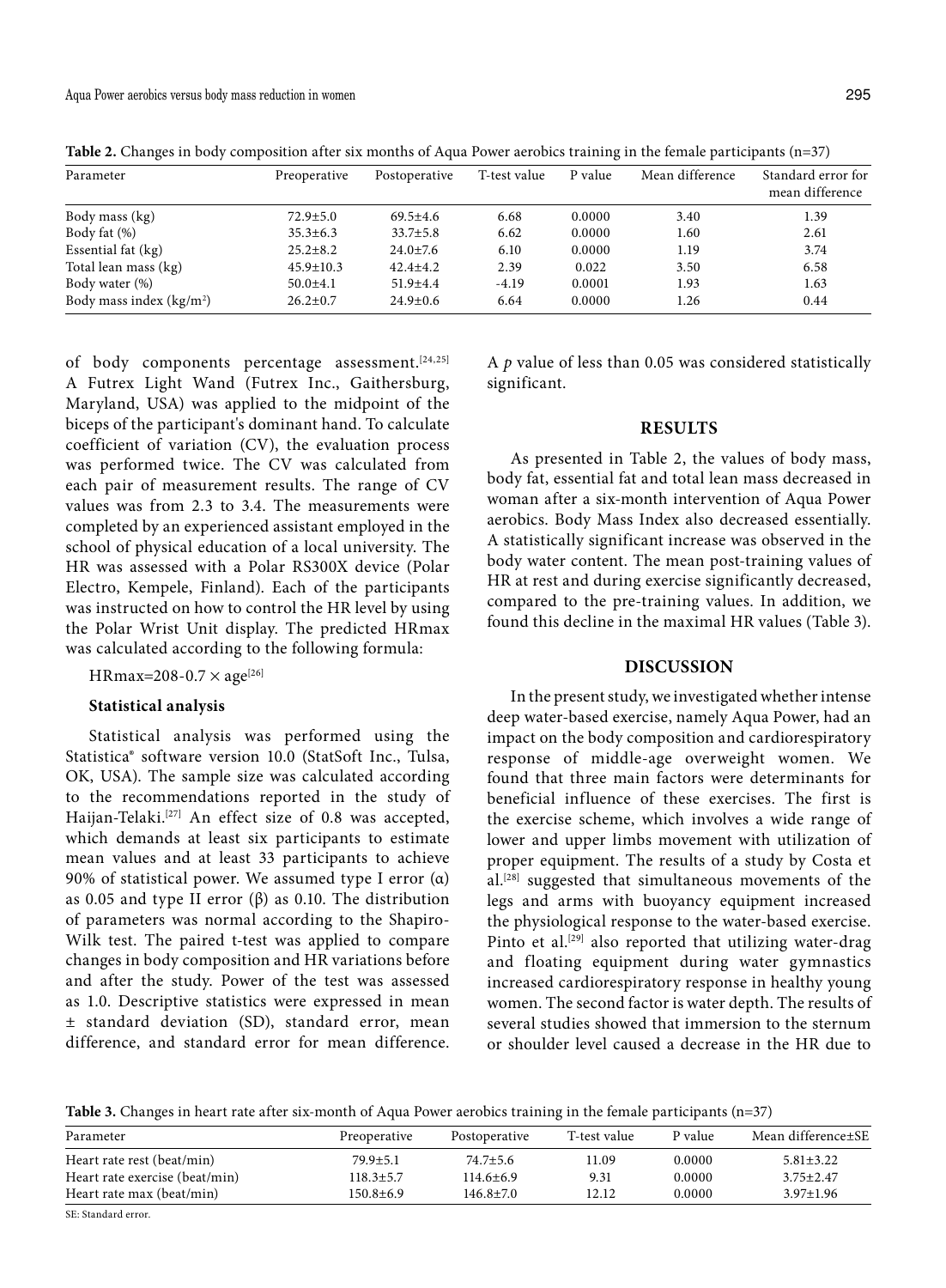the thermoregulatory reaction of the body.[30] In a study conducted by Nuttamonwarakul et al.,<sup>[31]</sup> aqua aerobics exercises performed in deep water caused a significant decrease in the body mass, percentage of body fat, and BMI in diabetic elderly patients. Jones<sup>[32]</sup> also observed a decreasing tendency in the body composition parameters of elderly women after deepwater training sessions. These changes, however, were not statistically significant. Of note, the aforementioned experiments had similar study protocols, such as 12-week training durations, three sessions per week, and exercise intensities of 70% HRmax. Kantyka et al.[33] observed a significant reduction of the body mass and non-significant decrease in the body fat mass and BMI in a group of middle-aged, overweight women who attended aqua aerobics classes three times per week for 14 weeks. On the other hand, an eight-week resistance aqua aerobic training program in deep water did not cause any changes in the body fat and BMI of postmenopausal women.[34]

The third component of a beneficial water aerobics session would be an appropriate musical cadence. Barbosa et al.<sup>[35]</sup> reported that an increase in the musical cadence was strongly correlated with increased physiological response in young, healthy women participating in aquatic exercises. In the aforementioned study, the participants were immersed to the sternum level. The increase of physiological demand caused by increased movement frequency among healthy women was also shown in another study.<sup>[36]</sup> Pinto et al.<sup>[29]</sup> reported that the maximal cadence of the exercises (over 100 bpm) resulted in greater responses in the HR and oxygen consumption  $(VO<sub>2</sub>)$ , as well as higher activation of the muscles. Alberton et al.,  $[37]$  however, suggested that musical cadence was of less importance in prescribing aqua aerobics sessions, as the percentage of maximal oxygen consumption (VO2 max) and HR should be considered main factors for determining the intensity of effort in the aquatic environment.

The results of our study correspond to those of Piotrowska-Calka's<sup>[38]</sup> study. In the aforementioned study, middle-aged, overweight women participated twice a week in 24 weeks of aqua aerobics training conducted in deep water. Drag force equipment (i.e., hand bars and hand paddles) was utilized in the study. Significant decreases in the HR rest values and HR peak values were noted as a result of the aqua aerobics program. By contrast, Jones et al.<sup>[32]</sup> reported an increase in the HR peak values after 12 weeks of water-based exercises. It is worth noting that participants in our study did not maintain the targeted

HR limits during the exercises. The actual intensity of effort reached 65% of the predicted HRmax. Benelli et al.[39] reported an even lower percentage of HRmax value (58.5%) reached by young normal-weight women during deep water aerobics at a fast pace.

Furthermore, the duration of an aqua aerobics intervention also plays an important role in the weight management. Barbosa et al.<sup>[40]</sup> reviewed a number of studies in the literature concerning physiological effects of water aerobics exercises. The authors concluded that positive changes in the body composition could be seen after at least eight-weeklong programs.

Nonetheless, there are some limitations to this study. The lack of a control group is the main limitation. Plans to create such a group were set aside due to inconclusive data concerning changes in the body composition of middle-aged women living in the Central European countries. According to the aforementioned data, the reduction of body mass caused by a reductive diet is accompanied by a disadvantageous decrease of muscle mass, whereas a reductive diet combined with aerobics exercises causes a reduction of body mass at the expense of fat tissue loss.[41,42] Another study even revealed growth of fat tissue in conjunction with a reductive diet.<sup>[43]</sup>

On the other hand, our strength is the presentation of the popular aquatic activity as an accessible method of physical therapy. To the best of our knowledge, no specific water aerobics training mode was described in terms of its health benefits. Although there is a number of water aerobics types performed worldwide (e.g. aqua dance, aqua kick boxing, aqua cycling), none has been reported in the literature.

In conclusion, our study results suggest that three characteristics of Aqua Power aerobics factor into the improvement of health-related parameters are as follows: submersion to the neck level, involvement of numerous muscle groups, and high intensity of the movements with simultaneous utilization of flotation devices. Based on these results, Aqua Power aerobics training can be recommended for middle-aged women due to observable changes in the body composition and decrease in the HR values.

#### **Declaration of conflicting interests**

The authors declared no conflicts of interest with respect to the authorship and/or publication of this article.

#### **Funding**

The authors received no financial support for the research and/or authorship of this article.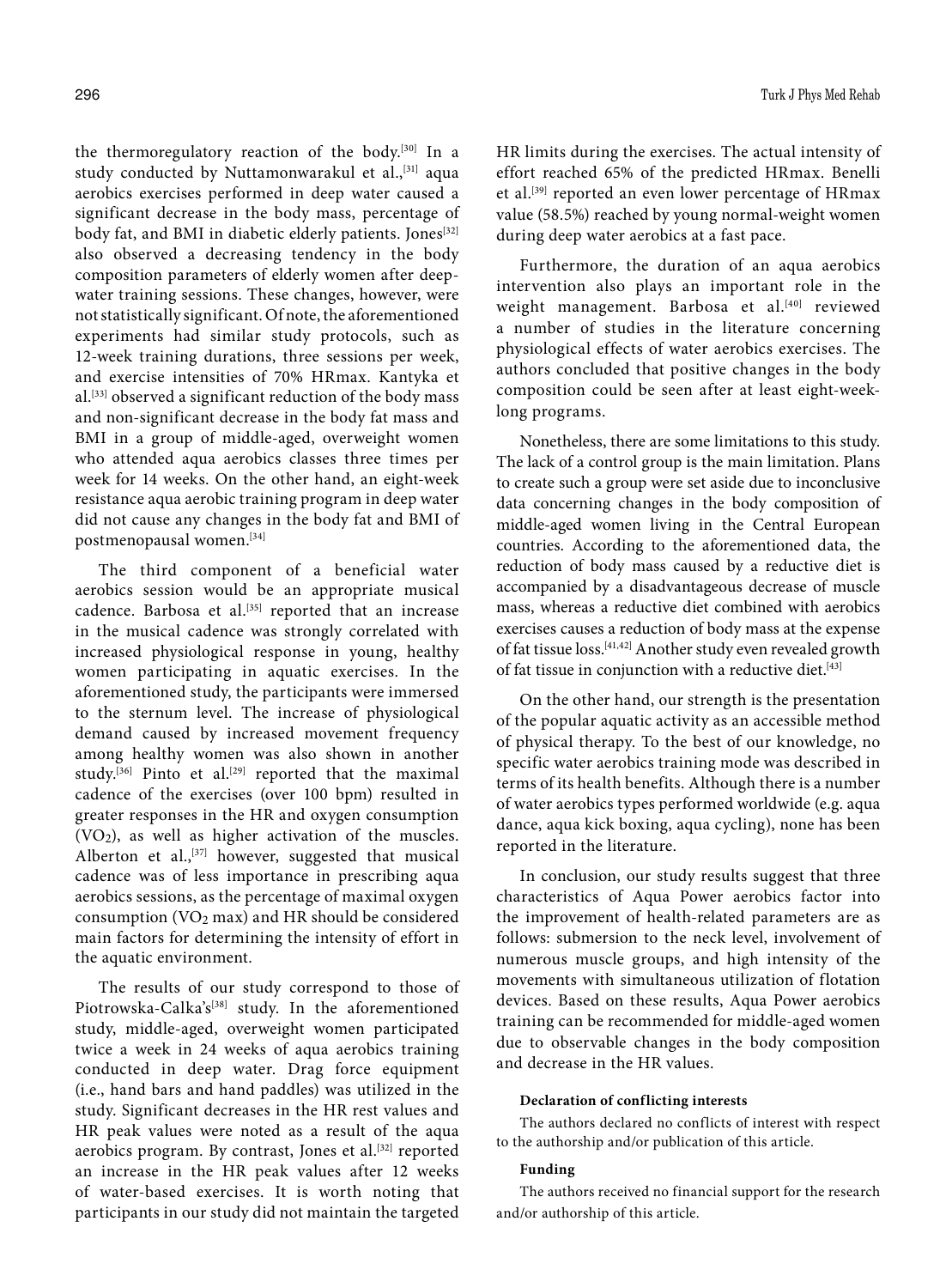Aqua Power aerobics versus body mass reduction in women 297

# **REFERENCES**

- 1. Ogden CL, Carroll MD, Kit BK, Flegal KM. Prevalence of obesity in the United States, 2009-2010. NCHS Data Brief 2012;82:1-8.
- 2. Finkelstein EA, Khavjou OA, Thompson H, Trogdon JG, Pan L, Sherry B, et al. Obesity and severe obesity forecasts through 2030. Am J Prev Med 2012;42:563-70.
- 3. Daina L, Rat M, Chereji A. Study of obesity and overweight in Europe. Annals of the University of Oradea: Faculty of Ecotoxicology. Animal Husbandry and Technology of Food Industry 2012;35-44.
- 4. Gallus S, Lugo A, Murisic B, Bosetti C, Boffetta P, La Vecchia C. Overweight and obesity in 16 European countries. Eur J Nutr 2015;54:679-89.
- 5. Poirier P, Giles TD, Bray GA, Hong Y, Stern JS, Pi-Sunyer FX, et al. Obesity and cardiovascular disease: pathophysiology, evaluation, and effect of weight loss. Arterioscler Thromb Vasc Biol 2006;26:968-76.
- 6. Wing RR, Lang W, Wadden TA, Safford M, Knowler WC, Bertoni AG, et al. Benefits of modest weight loss in improving cardiovascular risk factors in overweight and obese individuals with type 2 diabetes. Diabetes Care 2011;34:1481-6.
- 7. Wessel TR, Arant CB, Olson MB, Johnson BD, Reis SE, Sharaf BL, et al. Relationship of physical fitness vs body mass index with coronary artery disease and cardiovascular events in women. JAMA 2004;292:1179-87.
- 8. Chaput JP, Klingenberg L, Rosenkilde M, Gilbert JA, Tremblay A, Sjödin A. Physical activity plays an important role in body weight regulation. J Obes 2011;2011.
- 9. Jakicic JM, Tate DF, Lang W, Davis KK, Polzien K, Neiberg RH, et al. Objective physical activity and weight loss in adults: the step-up randomized clinical trial. Obesity (Silver Spring) 2014;22:2284-92.
- 10. Rippe JM, McInnis KJ, Melanson KJ. Physician involvement in the management of obesity as a primary medical condition. Obes Res 2001;9:302-11.
- 11. Noël PH, Pugh JA. Management of overweight and obese adults. BMJ 2002;325:757-61.
- 12. Folsom B. Water weightlessness the advantages of a water aerobics workout. Am Fitness 2008;9/10:66-7.
- 13. Nagle EF, Robertson RJ, Jakicic JJ, Otto AD, Ranalli JR, Chiapetta LB. Effects of aquatic exercise and walking in sedentary obese women undergoing a behavioral weight loss intervention. Int J Aquatic Res Educ 2007;1:43-56.
- 14. Nikolai AL, Novotny BA, Bohnen CL, Schleis KM, Dalleck LC. Cardiovascular and metabolic responses to water aerobics exercise in middle-age and older adults. J Phys Act Health 2009;6:333-8.
- 15. Carrasco M, Vaquero M. Water training in postmenopausal women: effects of on muscular strength. Eur J Sport Sci 2012;12:193-200.
- 16. Alberton CL, Finatto P, Pinto SS, Antunes AH, Cadore EL, Tartaruga MP, et al. Vertical ground reaction force responses to different head-out aquatic exercises performed in water and on dry land. J Sports Sci 2015;33:795-805.
- 17. Bergamin M, Ermolao A, Matten S, Sieverdes JC, Zaccaria M. Metabolic and cardiovascular responses during aquatic

exercise in water at different temperatures in older adults. Res Q Exerc Sport 2015;86:163-71.

- 18. Irandoust K, Taheri M. The effects of aquatic exercise on body composition and nonspecific low back pain in elderly males. J Phys Ther Sci 2015;27:433-5.
- 19. Kim TU, Park GH. Effects of a water exercise programme on body composition, physical ability and pain in middleaged obese women with knee osteoarthritis. Br J Sports Med 2010;44:i4.
- 20. Ochoa MPY, Hall LJA, Alarcon MEI, Pina DD, Estelio HMD. Effect of 3-month water-exercise program on body composition in elderly women. Int J Morph 2014;32:1248-53.
- 21. Lim JY, Tchai E, Jang SN. Effectiveness of aquatic exercise for obese patients with knee osteoarthritis: a randomized controlled trial. PM R 2010;2:723-31.
- 22. Shephard RJ. Aging and Exercise. In: TD Fahey, editor. Encyclopedia of Sports Medicine and Science. Internet Society for Sport Science; 1998. Available from: http:// sportsci.org
- 23. Aronne LJ. Classification of obesity and assessment of obesity-related health risks. Obes Res 2002;10:105-15.
- 24. Moon JR, Hull HR, Tobkin SE, Teramoto M, Karabulut M, Roberts MD, et al. Percent body fat estimations in college women using field and laboratory methods: a three-compartment model approach. J Int Soc Sports Nutr 2007;4:16.
- 25. Evans J, Lambert MI, Micklesfield LK, Goedecke JH, Jennings CL, Savides L, et al. Near infrared reactance for the estimation of body fatness in regularly exercising individuals. Int J Sports Med 2013;34:612-5.
- 26. Tanaka H, Monahan KD, Seals DR. Age-predicted maximal heart rate revisited. J Am Coll Cardiol 2001;37:153-6.
- 27. Hajian-Tilaki K. Sample size estimation in epidemiologic studies. Caspian J Intern Med 2011;2:289-98.
- 28. Costa G, Afonso S, Bragada J, Reis VM, Barbosa TM. Comparison of acute physiological adaptations between three variants of a basic head-out water exercise. Rev Bras Cineantropom Desempenho Hum 2008;10:323-29.
- 29. Pinto SS, Cadore EL, Alberton CL, Silva EM, Kanitz AC, Tartaruga MP, et al. Cardiorespiratory and neuromuscular responses during water aerobics exercise performed with and without equipment. Int J Sports Med 2011;32:916-23.
- 30. Heithhold K, Glass SC. Variations in heart rate and perception of effort during land and water aerobics in older women. J Exerc Physiol Online 2002;5:22-8.
- 31. Nuttamonwarakul A, Amatyakul S, Suksom D. Twelve weeks of aqua-aerobic exercise improve physiological adaptation and glycemic control in elderly patients with type 2 diabetes. JEP Online 2012;15:64–70.
- 32. Jones LM, Meredith-Jones K, Legge M. The effect of water-based exercise on glucose and insulin response in overweight women: a pilot study. J Womens Health (Larchmt) 2009;18:1653-9.
- 33. Kantyka J, Herman D, Roczniok R, Kuba L. Effects of aqua aerobics on body composition, body mass, lipid profile, and blood count in middle-aged sedentary women. Hum Mov 2015;16:9-14.